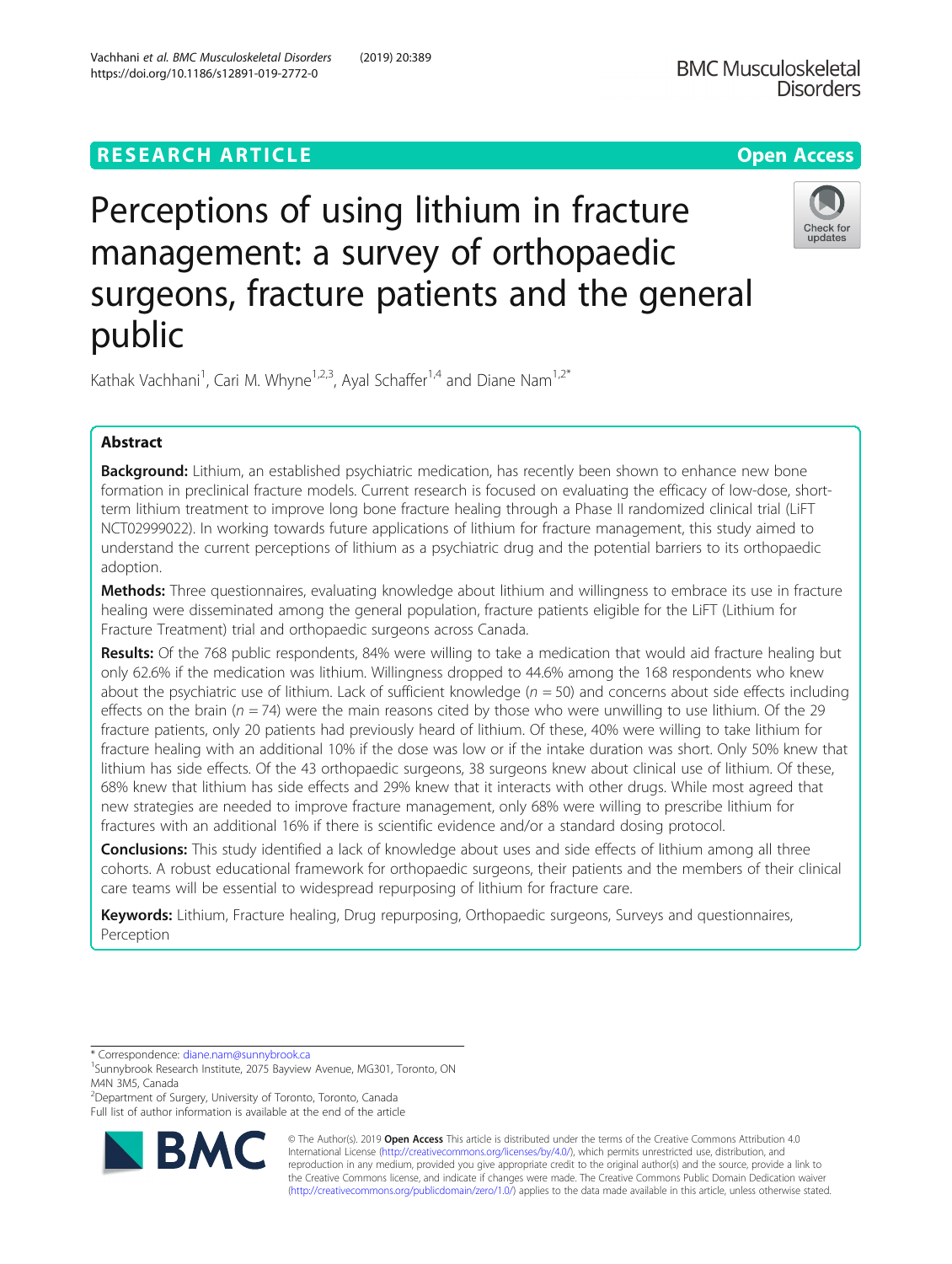## Background

Fracture healing is a proliferative physiologic process that can fail in up to 10% of cases despite appropriate and timely orthopaedic care  $[1, 2]$  $[1, 2]$  $[1, 2]$  $[1, 2]$ . Fracture management, particularly in cases of delayed healing, results in significant costs to the healthcare and the individual in loss of function and work productivity. An inexpensive, non-invasive strategy to predictably increase bone healing and provide earlier mobility and independence is currently not available.

Lithium therapy is well known for the treatment of bipolar disorder. Under proper clinical monitoring, psychiatrists have widely prescribed lithium demonstrating its safe and effective administration over prolonged periods [[3\]](#page-6-0). Recently, a positive link has been established between lithium and enhanced bone repair. Lithium is a glycogen synthase kinase-3β (GSK-3β) inhibitor which activates the canonical Wingless (Wnt)/β-catenin signaling pathway that is of significance in bone biology and as a mechanism of increasing bone formation [[4\]](#page-6-0). Preclinical models have been used to identify the optimal administration parameters for lithium in the context of fracture healing. It was shown that a low dose of oral lithium administered during the transition from soft to hard callus stages of fracture healing demonstrated a 46% increase in strength of healing femoral fractures compared to untreated controls [[5,](#page-6-0) [6\]](#page-6-0).

The strength of these preclinical findings has led to the initiation of a Phase II clinical trial evaluating the effect of lithium treatment (300 mg daily from week 2 to week 4 post fracture injury) on long bone fracture healing by relative stability in otherwise healthy patients (LiFT trial, NCT02999022). This represents a simple regimen at a very low dose of 300 mg, with little risk of systemic side effects such as diarrhea, weight gain and increased thirst that are typically experienced with chronic intake of 900–1800 mg. This is different from the therapeutic dosing range of lithium indicated for its psychotropic benefits where dose dependent side effects occur at a much higher dosing range from 900 to 1800 mg/day with long term use.

In working towards future adoption of lithium for fracture treatment, it is important to understand potential barriers that may hinder its clinical uptake. As such, it is critical to understand the current perceptions of lithium as a psychiatric drug and in its other non-medical uses. The objective of this study was to understand perceptions of the general public, patients, and orthopaedic surgeons towards the use of lithium in the context of fracture treatment and factors affecting the perceptions of these three cohorts.

### Methods

Three questionnaires were designed to evaluate the level of knowledge about lithium and the willingness to consider an alternative use of lithium in fracture healing among three distinct populations: the general population, fracture patients eligible to participate in the LiFT trial and orthopaedic surgeons across Canada. The survey questions fell under three broad categories: background information, knowledge about lithium in fracture repair and opinion on the use of lithium for fracture treatment (Additional file [1](#page-6-0)). Descriptive statistics are presented separately for the three cohorts. Data has been reported as percentages of the respective group size. Given the exploratory nature of this study, qualitative analysis was performed to identify trends in knowledge and opinions about lithium and its adoption in orthopaedics.

### General population survey

An electronic general population survey was created using SurveyMonkey and disseminated via online platforms. In a series of yes or no questions, each respondent was asked: 1) if they knew about the clinical role of lithium for fracture treatment; 2) if the respondent experienced a fracture, would they be willing to take a medication to improve healing; 3) if the respondent had a fracture, would they be willing to take a medication if it is also prescribed for mental illness, and specifically to take lithium. Where relevant, the respondent was asked to justify their choice in free-text responses.

### Patient and surgeon survey

The patient and surgeon questionnaires were approved by the institutional research ethics board as part of the LiFT trial.

#### Patient questionnaire

All patients who were admitted to our level 1 trauma centre between May 2017 and September 2018, had a long bone fracture, and met the inclusion/exclusion criteria (18–55 years of age, otherwise healthy, injury  $\leq 14$ days old) to participate in the LiFT trial were asked to complete the questionnaire. Those who declined to participate in the trial completed the questionnaire during their regularly scheduled visit to the fracture clinic (within 2 weeks of injury), while those who participated in the trial completed the questionnaire at their last follow-up visit (between 4 and 6 months post injury).

In the questionnaire, only those patients who knew about lithium, whether in a clinical or non-clinical context, were asked to answer the following questions. The patient was asked if they would be willing to take lithium to improve fracture healing and if not, whether a low dose or short duration regimen would affect their willingness to participate and change their opinion concerning potential side effects of lithium. Additional questions focused on the possible stigma associated with lithium use as perceived by an individual's social and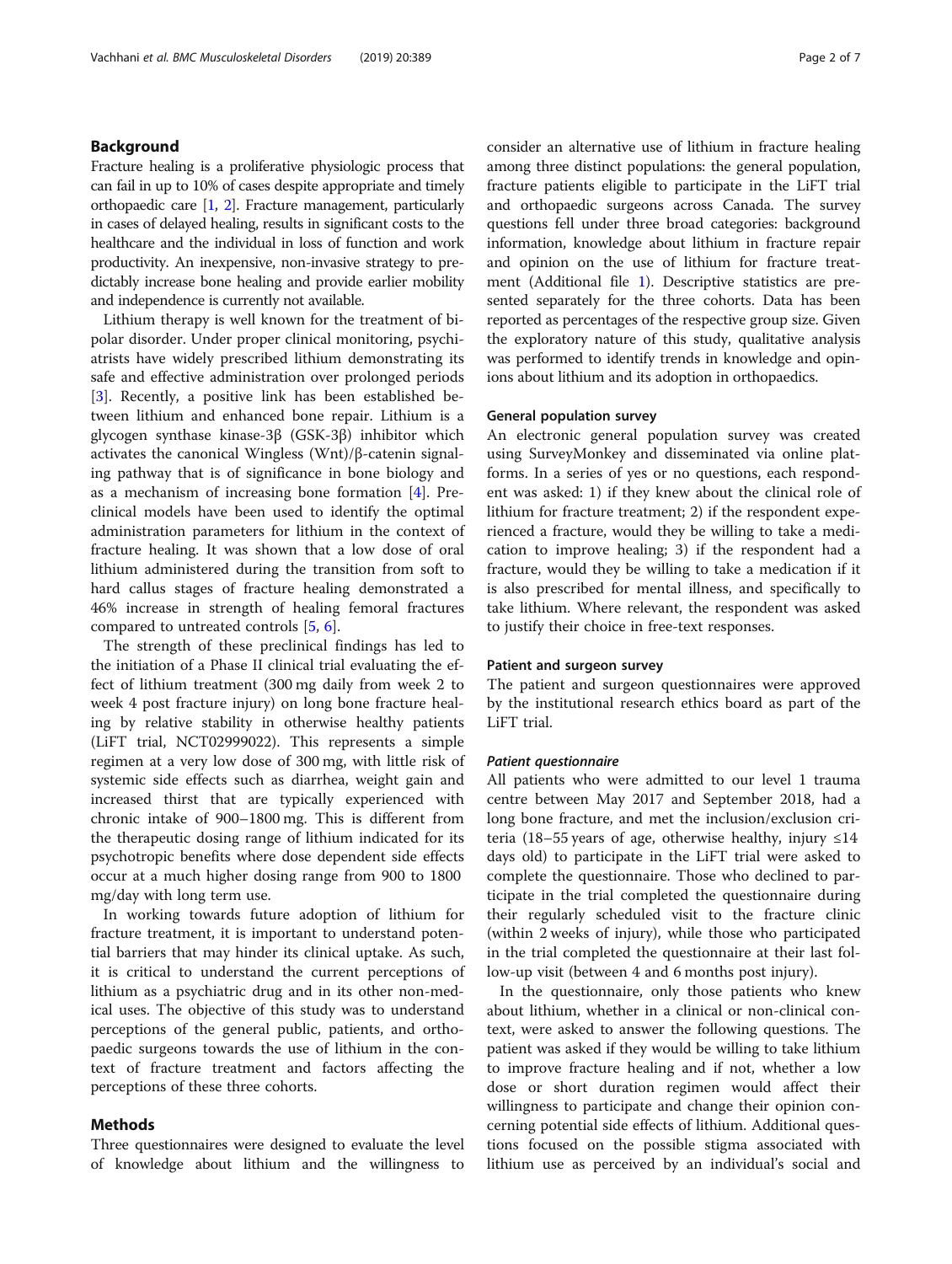<span id="page-2-0"></span>professional network such as submitting insurance claims or filling a lithium prescription.

#### Orthopaedic surgeon questionnaire

A paper-based questionnaire was distributed at an orthopaedic trauma meeting in October 2017 and additional survey was conducted by disseminating the electronic version of the questionnaire from January to May 2018. Participants were practicing Canadian orthopaedic surgeons and participation was voluntary. The two surveys were mutually exclusive.

In the questionnaire, each surgeon was asked if they knew about the clinical use of lithium. If yes, they were asked to proceed with answering the following questions. To understand their knowledge about lithium, they were asked if lithium interacts with other drugs and if lithium has side effects. They were asked if lithium can be administered to patients with impaired renal function, and if yes, whether dose modification and extra monitoring is required. To understand their opinion on prescribing lithium for fracture healing, they were asked if they would be willing to prescribe lithium and if not, whether a pre-approved prescription protocol or scientific evidence would affect their willingness. Finally, they were asked if there was value in new treatments aimed to improve fracture healing.

### Results

### General population survey

In total, 768 responses were collected from individuals in the Greater Toronto Area. Demographics are summarized in Table 1. Eighty four percent of survey respondents indicated they would be willing to take a medication that would aid fracture healing (Fig. [1\)](#page-3-0). Only 53.6% were willing to take a medication that was also a psychiatric drug, yet 62.6% indicated they would be willing to take lithium for this purpose. The respondents were asked to justify their responses in free-text comments, as summarized in Table [2.](#page-3-0) Of those against taking a psychiatric drug for fracture healing, 27.1% said they did not want to experience side effects and 7.4% expressed a general lack of trust about using a psychiatric medication. Of those who were not willing to consider taking lithium, 30.2% were concerned about experiencing side effects and 20.4% reasoned that they did not have sufficient knowledge about lithium including its side effects to make an informed decision.

Those who were willing to consider taking a drug with a psychiatric indication expressed that their willingness was contingent on experiencing minimal side effects (15.3%). Similarly, those willing to consider taking lithium in the context of fracture healing were willing if it did not have side effects (12.3%) and if it was prescribed by a physician (8.1%).

Table 1 Demographic characteristics of the participants in this study. Data reflects the 20/29 fracture patients who had heard of lithium and 38/43 surgeons who knew of clinical use of lithium

|                                  | N                                                          | $\%$ |
|----------------------------------|------------------------------------------------------------|------|
| General population ( $N = 768$ ) |                                                            |      |
| Age (years)                      |                                                            |      |
| $15 - 25$                        | 544                                                        | 70.8 |
| $26 - 55$                        | 124                                                        | 16.1 |
| $56+$                            | 94                                                         | 12.2 |
| No response                      | 6                                                          | 0.8  |
|                                  | Gender                                                     |      |
| Male                             | 220                                                        | 28.6 |
| Female                           | 526                                                        | 68.5 |
| Non-binary                       | 22                                                         | 2.9  |
|                                  | Patients who did not participate in the trial ( $N = 15$ ) |      |
| Age (years)                      |                                                            |      |
| $18 - 25$                        | 5                                                          | 33.3 |
| $26 - 55$                        | 8                                                          | 53.3 |
| No response                      | $\overline{2}$                                             | 13.3 |
|                                  | Gender                                                     |      |
| Male                             | 10                                                         | 66.7 |
| Female                           | 5                                                          | 33.3 |
|                                  | Patients who participated in the trial ( $N = 5$ )         |      |
| Age (years)                      |                                                            |      |
| $18 - 25$                        | 0                                                          | 0.0  |
| $26 - 55$                        | $\overline{4}$                                             | 80.0 |
| No response                      | 1                                                          | 20.0 |
|                                  | Gender                                                     |      |
| Male                             | $\overline{4}$                                             | 80.0 |
| Female                           | 1                                                          | 20.0 |
|                                  | Orthopaedic surgeons ( $N = 38$ )                          |      |
| Years in practice                |                                                            |      |
| < 5                              | 11                                                         | 28.9 |
| $5 - 15$                         | 12                                                         | 31.6 |
| >15                              | 14                                                         | 36.8 |
| No response                      | 1                                                          | 2.6  |

Of the 168 respondents who knew about the psychiatric use of lithium, 66.7% were willing to take a medication for fracture treatment, but only 44.6% if it was lithium. Sixty seven percent (55 respondents) were not in favor of taking lithium due to known side effects or possible effects on the brain, lack of necessity of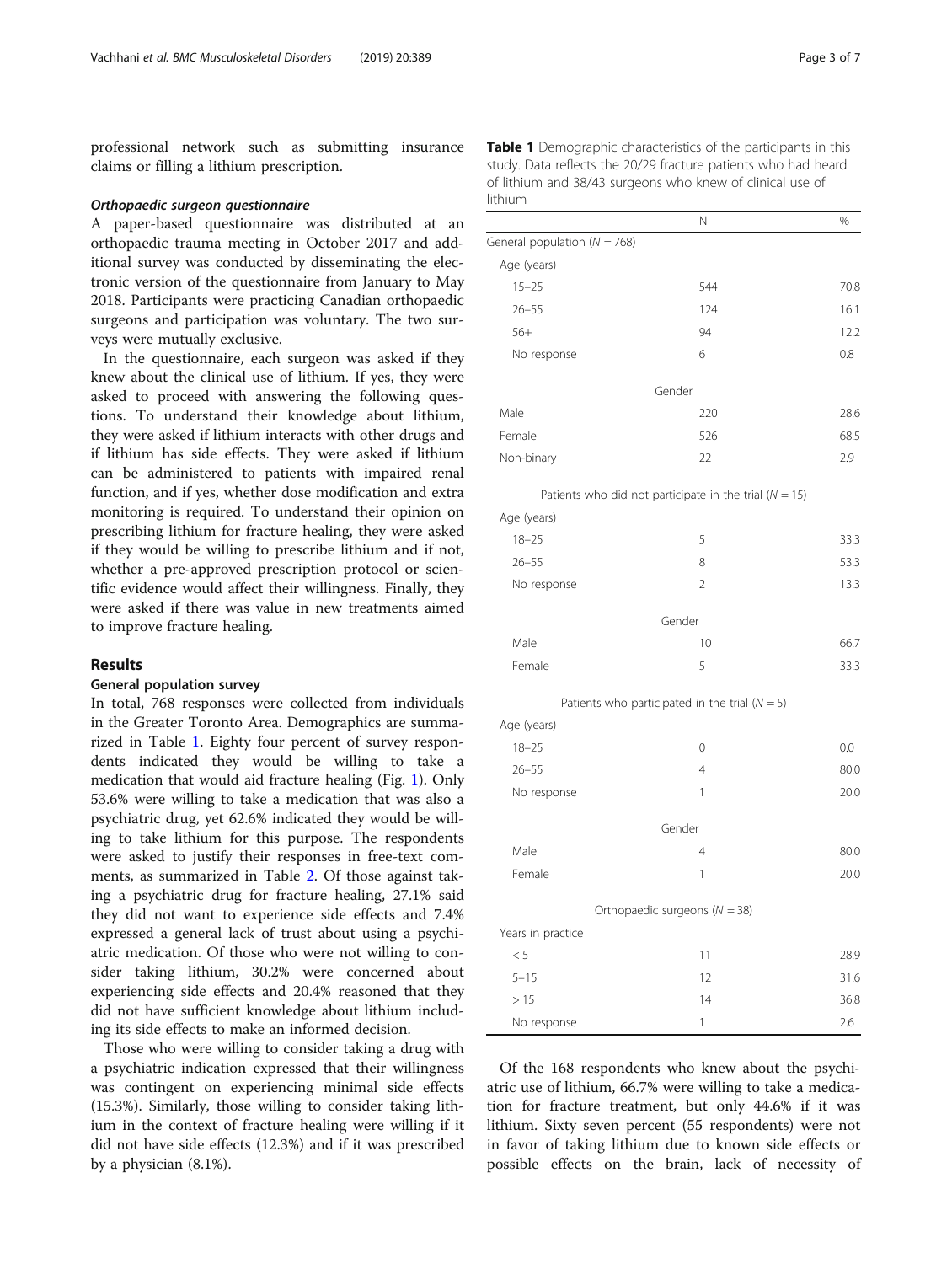<span id="page-3-0"></span>

medication for bone healing (8 respondents, 9.8%), insufficient knowledge about lithium (6 respondents, 7.3%), and skepticism about lithium's efficacy (5 respondents, 6.1%).

A sub-group of respondents who reported having experienced a fracture ( $n = 316$ ) was separately analyzed to assess whether their first-hand experience of the injury and the recovery process influenced their opinion on taking medications to improve fracture healing. Of these 316 respondents, 80.6% (254 respondents) were willing

to take a medication to help with fracture healing. Fifty seven percent were willing to take a drug with a psychiatric indication and 64% if it was lithium. These were similar percentages to the cohort who did not report previous fractures.

### Patient survey

Thirty-one patients were eligible for the LiFT trial, and hence for the survey. Two patients could not comprehend

Table 2 Most common reasons stated in general population survey to justify willingness to take a medication (Including lithium) for fracture healing

| Question                                                                         | Response          | Justification                                                                 |
|----------------------------------------------------------------------------------|-------------------|-------------------------------------------------------------------------------|
| Willing to take a medication<br>for fracture healing                             | Yes ( $n = 645$ ) | To speed healing (17.5%)                                                      |
|                                                                                  |                   | To reduce pain (15.5%)                                                        |
|                                                                                  |                   | No justification (43.3%)                                                      |
|                                                                                  | No $(n = 118)$    | Bones can heal naturally / not necessary (31.4%)                              |
|                                                                                  |                   | Do not want to experience side effects (11.9%)                                |
|                                                                                  |                   | No justification (31.4%)                                                      |
| Willing to take a medication with<br>psychiatric indication for fracture healing | Yes $(n = 412)$   | If no side effects (15.3%)                                                    |
|                                                                                  |                   | If prescribed (3.6%)                                                          |
|                                                                                  |                   | No justification (45.6%)                                                      |
|                                                                                  | No $(n = 339)$    | Do not want to experience side effects<br>and/or effects on the brain (27.1%) |
|                                                                                  |                   | Do not trust drugs (7.4%)                                                     |
|                                                                                  |                   | No justification (40.4%)                                                      |
| Willing to take lithium for fracture healing                                     | Yes $(n = 481)$   | If no side effects (12.3%)                                                    |
|                                                                                  |                   | If prescribed (8.1%)                                                          |
|                                                                                  |                   | No justification (50.3%)                                                      |
|                                                                                  | No $(n = 245)$    | Do not want to experience side effects<br>and/or effects on the brain (30.2%) |
|                                                                                  |                   | Lack sufficient knowledge about lithium (20.4%)                               |
|                                                                                  |                   | No justification (20.8%)                                                      |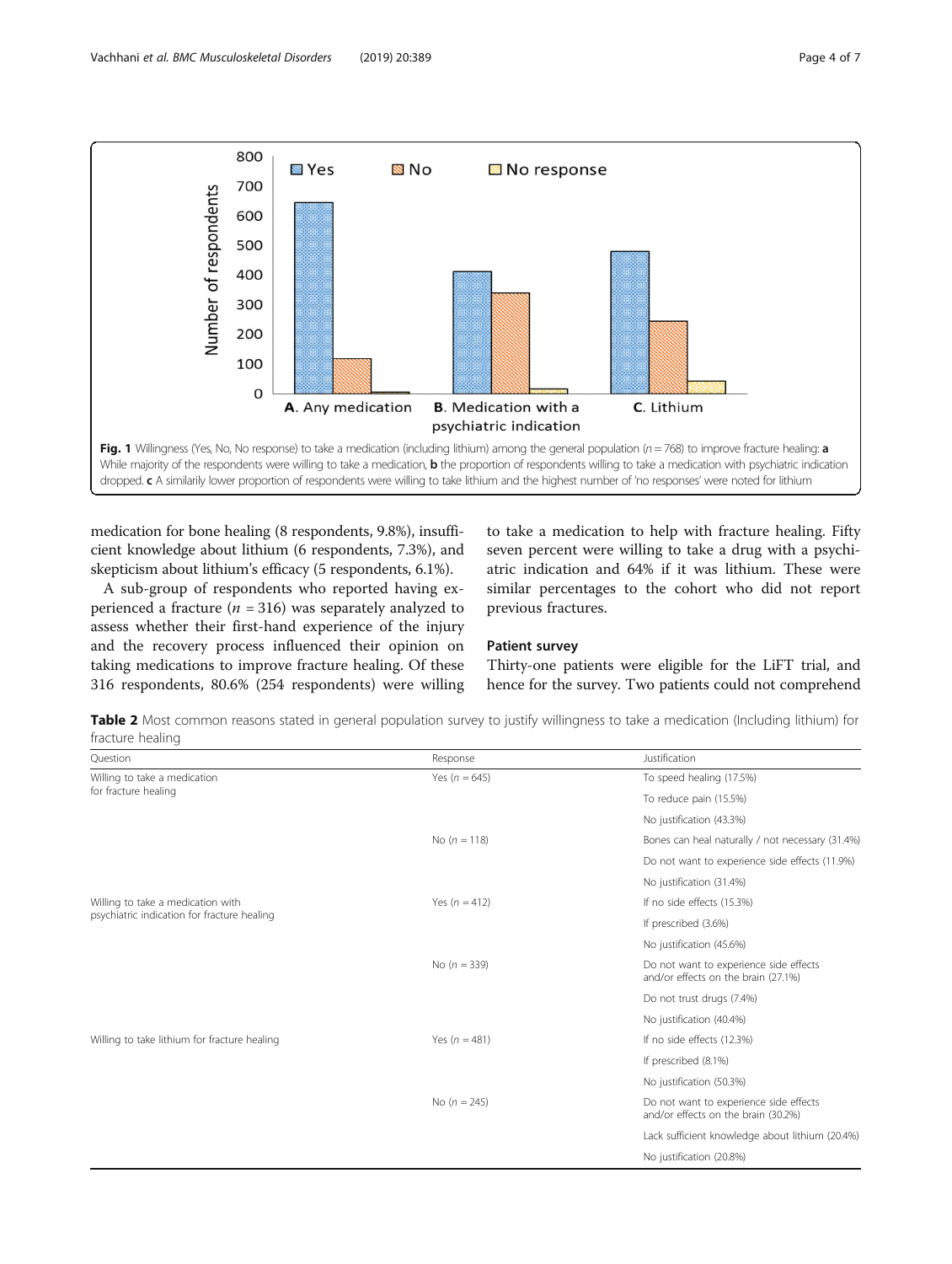English and hence did not participate in the survey. As such, 29 questionnaires were completed. Demographics are summarized in Table [1](#page-2-0). Twenty participants knew about the use of lithium for clinical and/or non-clinical purposes and hence completed the rest of the questionnaire. Eleven of the 20 identified mania and/or depression as a clinical use of lithium. Five of the 20 consented to participate in the trial; this sub-group was analysed separately.

None of the 15 patients who declined to participate in the trial had taken lithium for psychiatric treatment in the past. Four (26.7%) were willing to take lithium for fracture healing. Of the 11 patients who were not willing, two indicated they would be willing if the dose was low, 2 indicated they would be willing if it was for a short duration. Of the 9 patients who identified the clinical use of lithium for mania and/or depression, 3 (33.3%) were willing to take lithium. An additional 3 patients were willing to consider lithium if the dose was low and an additional patient if it was for a short duration. Eight patients (53.3%) answered 'Yes' to whether lithium has side effects, while 5 (33.3%) answered 'No'. Five patients (33.3%) indicated they would be concerned about submitting claims for lithium to their insurance company and three patients (20%) were concerned about others knowing about a lithium prescription.

Of the five patients who participated in the trial, two knew about the psychiatric use of lithium but had not previously taken it. All of the patients had graduated from a college or university (compared to only 20% of those who declined to participate in the trial). Three patients answered 'No' to whether lithium has side effects and two patients believed that lithium has mild side effects. None had concerns about submitting claims for lithium to their insurance company or about others knowing about a lithium prescription.

### Surgeon survey

Forty-three surveys were completed. Demographics are summarized in Table [1](#page-2-0). Thirty-eight surgeons (88%) knew about the clinical use of lithium and as such, completed the rest of the questionnaire.

All of the surgeons correctly identified the use of lithium in psychiatric medicine. Only 11 (29%) knew that lithium interacts with other drugs, and of these, only two were able to specify these drugs (the other 27 (71%)

chose 'Don't know'). Twenty-six of the surgeons (68%) knew that lithium has side effects, 11 (29%) did not know and one (3%) answered 'No side effects'. Only four surgeons (11%) knew that lithium can be administered to patients with diabetes or renal impairment with dose modification and extra monitoring. Twenty-nine did not know if lithium could be administered to this patient cohort, while four respondents answered that lithium could not be administered to patients with diabetes or renal impairment.

All surgeons ( $n = 38$ ) agreed that there is value in having new treatments for fracture healing that may reduce the number of cases of delayed healing or non-unions. Most ( $n = 34$ ) agreed that there was value in new treatments to accelerate fracture healing in otherwise healthy patients.

Only 26 surgeons (68%) indicated they would be willing to prescribe lithium for healing fractures. Of these, 13 were willing to prescribe it independently, while 12 preferred another physician (for example, a psychiatrist) to prescribe the lithium. The remaining 12 surgeons were unsure or not willing to prescribe lithium for fracture treatment. In follow-up questions about their willingness to prescribe lithium if there was a standard protocol, 3 (of these 12) responded affirmatively, 2 responded negatively and 7 recorded no response. In assessing their willingness to prescribe lithium if there is scientific evidence demonstrating its benefit in fracture healing, 3 (of these 12) responded affirmatively, three responded negatively and 6 did not answer.

### **Discussion**

In considering future adoption of lithium for fracture treatment, current knowledge and perceptions of this drug highlight potential barriers to its uptake (Table 3). Knowledge about lithium may be limited in the general public, fracture patients, and orthopaedic surgeons, which impact their openness to consider its use in the context of fracture healing. Yet, there is a clear desire for new therapies to improve fracture healing.

Improving fracture healing through therapeutics was seen as acceptable by the majority (84%) of the general population. A stigma was found to exist with respect to taking a psychiatric drug in this context lowering the willingness to take such a medication to improve fracture healing to only 54% of respondents. Concerns about

Table 3 Comaprison of the three cohorts with respect to their willingness to consider using lithium for fracture healing and primary challenges to adoption of lithium

|                                              | Public                        | <b>Patients</b>     | Surgeons                     |
|----------------------------------------------|-------------------------------|---------------------|------------------------------|
| Percentage willing to take/prescribe lithium | 62.6%                         | 27.6%               | 68.0%                        |
| Barriers to adoption of lithium              | - Lack of knowledge           | - Lack of knowledge | - Lack of clinical knowledge |
|                                              | - Concerns about side effects | - Social stigma     |                              |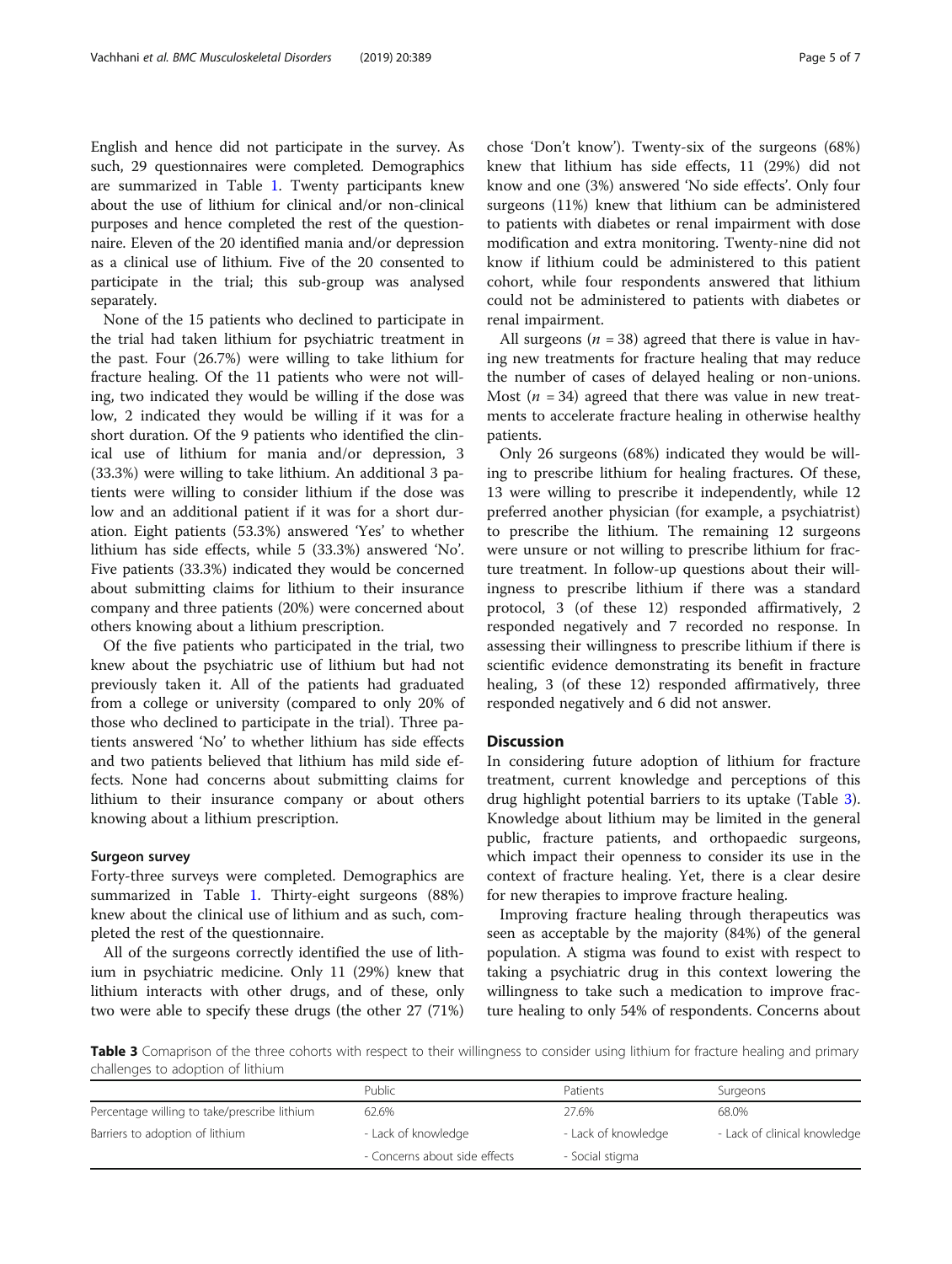side effects, trust in psychiatric medications and lack of knowledge can all be addressed through appropriate education via clinical materials and information provided verbally by treating practitioners. Equivalent responses were found in the general public independent of whether they had previously suffered a fracture.

Those who were willing to consider taking a drug with a psychiatric indication expressed some similar concern with potential for side effects (15–17%) as well as the desire for prescription by a physician (9%). The willingness to take lithium specifically for fracture healing was lower than a non-identified psychiatric drug, primarily due to concerns over side effects or effects on the brain. Lack of a need for a medication for bone healing, insufficient knowledge about lithium and skepticism about lithium's efficacy in the context of fracture healing were also identified. These concerns could be readily addressed through appropriate education.

The majority of long bone fracture patients seen at Sunnybrook Health Science Centre (69%) had heard of lithium, with 38% aware of its clinical use in psychiatry (as compared to the 22% in the general population survey). Of the 20 patients completing the survey, 40% were willing to take lithium for fracture healing. Low dose and/or short duration of use increased those willing by 10%. Half the patients acknowledged that lithium has side effects; education as to possible side effects at the lower dose for fracture healing would be critical information for patients considering this therapeutic. Social stigma related to lithium was identified with concerns about submitting insurance claims (33%) and others knowing about a lithium prescription (20%) among those who declined to participate in the LiFT trial. If lithium therapy for fracture healing becomes a standard of care, such barriers may shrink, but remain substantial in considering early adoption.

New treatments for fracture healing are clearly desired by orthopaedic surgeons, specifically those that may reduce the number of cases of delayed healing or non-unions. The acceleration of fracture healing in otherwise healthy patients was also deemed important by  $\sim$  90% of the responding surgeons. As such there is an opportunity for new therapeutics in both contexts from a clinical perspective, suggesting a potential for widespread utilization of a new or repurposed drug or therapy to enhance fracture healing.

There is a lack of knowledge about lithium in the orthopaedic surgeon community, despite most respondents knowing of its use in psychiatric medicine (88%). Dissemination of accurate knowledge about lithium including dose dependent side effects and precautions for use in patients with diabetes or impaired renal function is needed if lithium is to be considered for clinical use in the context of fracture healing. Initial uptake may be improved if another experienced physician can be involved in the prescription of the lithium. A standard protocol would likely only have a modest initial effect in improving some surgeons' willingness to prescribe lithium but may be worthwhile to ensure proper and consistent implementation. While drug interactions may pose less of a barrier in the treatment of otherwise healthy individuals with a long bone fracture, the use of lithium in the context of osteoporotic fracture healing may require more detailed knowledge and the dissemination of this knowledge to multiple practitioners involved in a patient's circle of care. Adoption planning must consider the current limited knowledge state and address this gap through information dissemination and training, perhaps initially with interdisciplinary mentorship support (i.e. from psychiatry). Overcoming such adoption barriers in the context of lithium for fracture healing may provide an important broader context to enable uptake of this and other repurposed drugs/psychiatric drugs for new indications.

Surprisingly, 17% of orthopaedic surgeon respondents who had heard of lithium were unsure or unwilling to consider its use in the context of fracture healing even if there were scientific evidence demonstrating its benefit. While this could be due to the perception that in the short term most fractures will heal, the unanimously identified need for new treatments for fracture healing suggest that perhaps this is not the case. Differences in early vs. late adopters of new therapeutics may explain some of the variability in the responses of surgeons. As such, uptake in lithium usage for fracture healing may initially follow a limited incremental adoption model. Randomized controlled data (level 1 evidence) followed by longer term clinical experience from early adopters may be required before it can be more widely accepted as a possible standard of care.

Although this study provides crucial information for secondary adoption of lithium, it has limitations. Firstly, the group sizes for patient and surgeon surveys were small. While the volume of trauma patients with fractures received at the site hospital was considerable, only a small proportion of these patients were eligible for the LiFT trial, and hence for the survey due to the strict inclusion and exclusion criteria intended for a more homogenous healthy patient cohort. For the surgeon survey, the low recruitment was attributed to the voluntary nature of their participation. Secondly, those patients who accepted to participate in the trial took the survey at their final visit (6–10 weeks post-acceptance) as opposed to those patients who declined to participate in the trial and took the survey immediately after making this decision. The difference in timing was mainly for logistical reasons for the trial recruitment team. However, regardless of the timing, all the patients were asked to